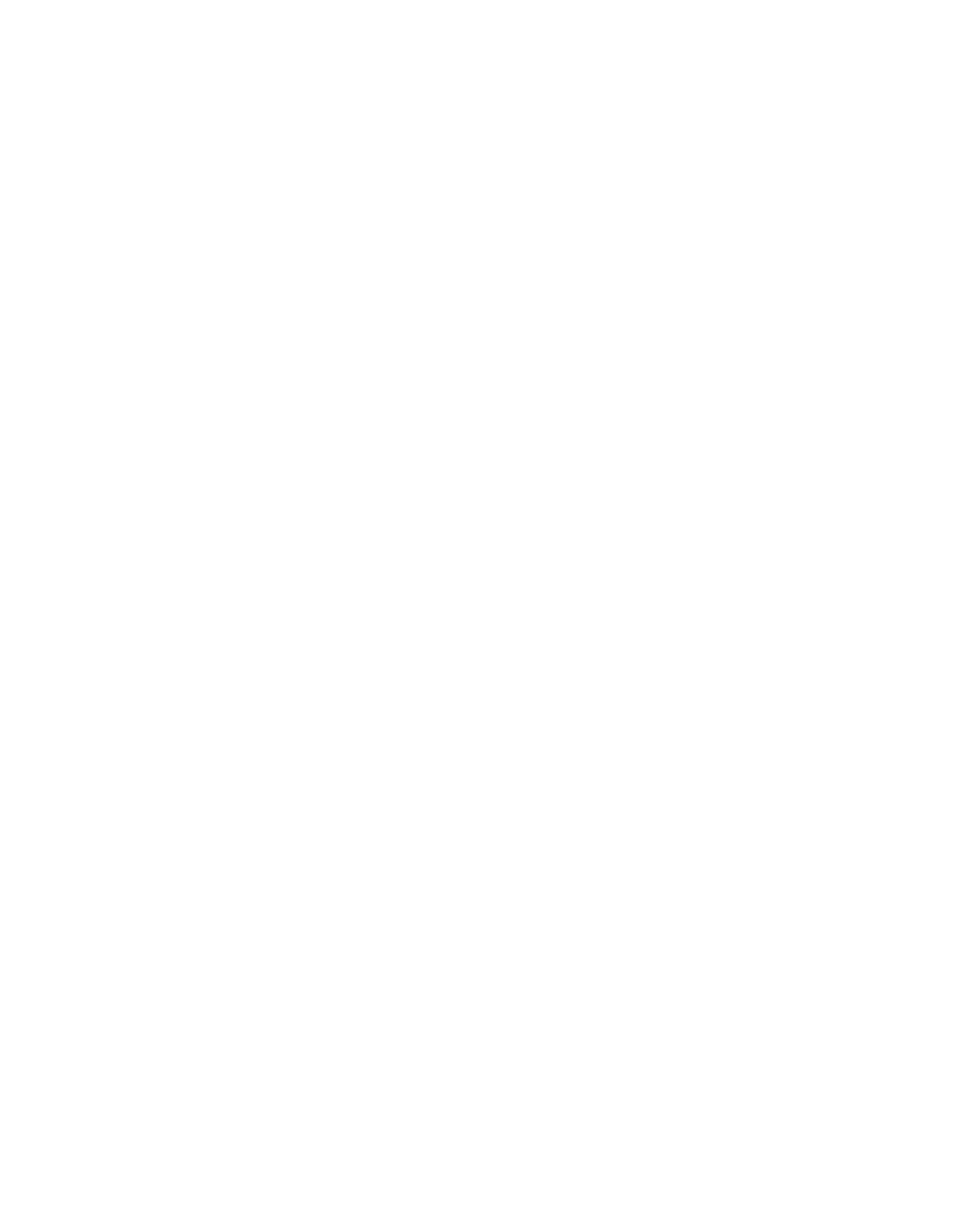## **Statement of Executive Vice President Valdis Dombrovskis and Commissioner Paolo Gentiloni to the International Monetary and Financial Committee on behalf of the European Commission**

## **Washington, 8 April 2021**

1. For more than one year, the COVID-19 pandemic has disrupted global economic activity and darkened the economic outlook. We are facing a historic crisis resulting from the dual health and economic emergencies caused by the pandemic. Therefore, strong international policy cooperation based on a multilateral approach is needed now more than ever. The latest European Commission forecast, issued on 11 February 2021, projects GDP to grow by 3.7% in 2021 and 3.9% in 2022 in the European Union, and by 3.8% in both years in the euro area. The European economy is expected to return to its pre-crisis level in 2022. These projections are subject to significant uncertainty and elevated risks, predominately linked to the evolution of the pandemic and to the success of vaccination campaigns. Also, Next Generation EU, the EU's recovery instrument of which the centrepiece is the Recovery and Resilience Facility, could fuel stronger growth than projected, since the envisaged funding has - for the most part - not yet been incorporated into this forecast.

2. On 17 December 2020, the EU reached a final agreement on a EUR 1.82 trillion package for a sustainable and green recovery, which includes both the EU budget for 2021- 2027 and the Next Generation EU recovery instrument. Both Next Generation EU and the EU budget will help the EU recover and transform its economy in line with its major policy priorities, in particular the European Green Deal, which is the EU's new growth strategy.

3. The centrepiece and biggest programme under Next Generation EU is the Recovery and Resilience Facility, which will provide EUR 672.5 billion (EUR 360 billion for loans and EUR 312.5 billion for grants) in financial support for investment and reforms. It will help build a more sustainable, resilient and fairer Europe for the next generation in line with the United Nations' Sustainable Development Goals. The Recovery and Resilience Facility regulation entered into force on 19 February 2021. Expenditure financed by the Recovery and Resilience Facility will provide a significant additional fiscal impulse, and also directly finance structural reforms, which will allow Member States to enhance their productive public spending and thus create more favourable conditions for undertaking reforms aimed at addressing structural bottlenecks

4. Fiscal policy in the EU will continue to support the economy in 2021 and 2022. The decision on the deactivation or continued application of the general escape clause included in European fiscal rules should be taken as an overall assessment of the state of the economy based on quantitative criteria. Based on the European Commission 2021 winter forecast, current preliminary indications would suggest to continue applying the general escape clause in 2022 and to de-activate it as of 2023. Countries should avoid premature withdrawal of fiscal support. Support measures in EU Member States should remain timely, temporary and targeted, and pivot, once the health situation allows, from emergency relief to more targeted measures that promote the recovery and improve the fundamentals of the EU economies. Fiscal measures should maximise support to the recovery without pre-empting future fiscal trajectories or creating a permanent burden on public finances. The composition and quality of measures will be very important to efficiently support the economy.<sup>[1](#page-2-0)</sup> The EU will continue to coordinate its

<span id="page-2-0"></span><sup>&</sup>lt;sup>1</sup> See the new European Commission Communication on fiscal policy response to coronavirus pandemic of 3 March 202[1: https://ec.europa.eu/commission/presscorner/detail/en/ip\\_21\\_884](https://ec.europa.eu/commission/presscorner/detail/en/ip_21_884)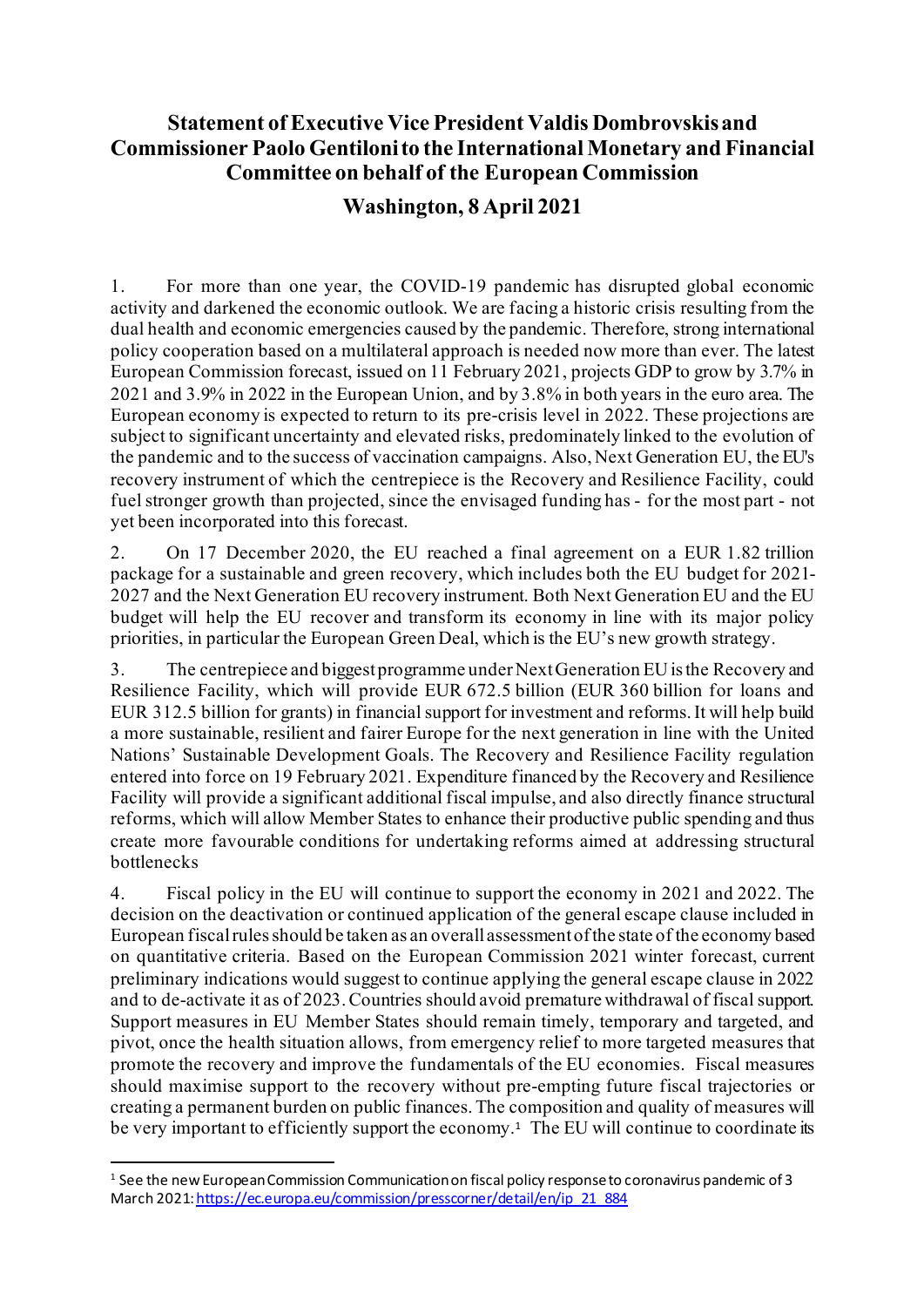fiscal response and differentiate its policy measures to avoid a fragmented recovery process, taking into account the state of the recovery, fiscal sustainability considerations and the need to reduce economic, social and territorial divergences. Once the recovery is firmly under way, countries should address the increased public debt levels by implementing sustainable mediumterm fiscal strategies, with an emphasis on improving the quality of public finances, raising investment levels and supporting the green and digital transitions.

5. Climate change is a global challenge requiring a coordinated global response. Its economic consequences are being felt today and the cost of inaction is increasing. The European Commission has proposed an EU Climate Law to enshrine in law the objective of climate neutrality by 2050 in March 2020. In September 2020, the Commission published a plan for a higher greenhouse gas emissions reduction target of at least 55% by 2030 compared to 1990 levels. Following its endorsement by EU Member States in December 2020, the European Commission is working on its implementation through a review of the main climate and energy legislation currently scheduled for mid-2021. In addition, climate action will be mainstreamed in policies and programmes, with an overall climate target of at least 30% to be applied to the total amount of expenditure financed under the EU long-term budget and Next Generation EU. The European Commission is also working on a renewed sustainable finance strategy to be adopted in the course of 2021 to help guide private finance to be in line with our long-term ambitions.

6. We need open and fair rules-based trade to help restore growth and job creation post-COVID-19. Against this background, the European Commission's new Trade Strategy[2](#page-3-0) unveiled on 18 February this year, pursues a course that is open, strategic and assertive, emphasising the EU's ability to make its own choices and shape the world around it through leadership and engagement, reflecting our strategic interests and values. Responding to current challenges, the Strategy prioritises a major reform of the World Trade Organization, including global commitments on trade and climate, new rules for digital trade, reinforced rules to tackle competitive distortions, and restoring its system for binding dispute settlement.

7. We all need to give the highest priority to global solutions to address the taxation of the digital economy and the remaining Base Erosion and Profit Shifting (BEPS) issues. Based on the reports on the Blueprints for Pillar 1 and Pillar 2 approved for public release by the G20/OECD Inclusive Framework on BEPS, we urge the G20/OECD Inclusive Framework on Base Erosion and Profit Shifting to address the remaining issues with a view to reaching a global and consensus-based solution by mid-2021. We remind the G20 of its Leaders' commitment to continue cooperation for a globally fair, sustainable, and modern international tax system and reach a global and consensus-based solution on digital taxation by mid-2021.

8. The European Union continues to support the commitment by the IMFC and G20 Leaders to a strong, quota-based and adequately resourced IMF to preserve its role at the centre of the Global Financial Safety Net. This continues to be important at a time of exceptional uncertainty and downside risks. The EU welcomes the timely implementation of the package on IMF resources and governance agreed by the IMFC at its meeting in Washington in October 2019.

9. The ongoing COVID-19 crisis requires a continued coordinated global response with multilateral solutions to help countries in need. For this reason, the European Union has

<span id="page-3-0"></span><sup>2</sup> [https://trade.ec.europa.eu/doclib/docs/2021/february/tradoc\\_159438.pdf](https://trade.ec.europa.eu/doclib/docs/2021/february/tradoc_159438.pdf)